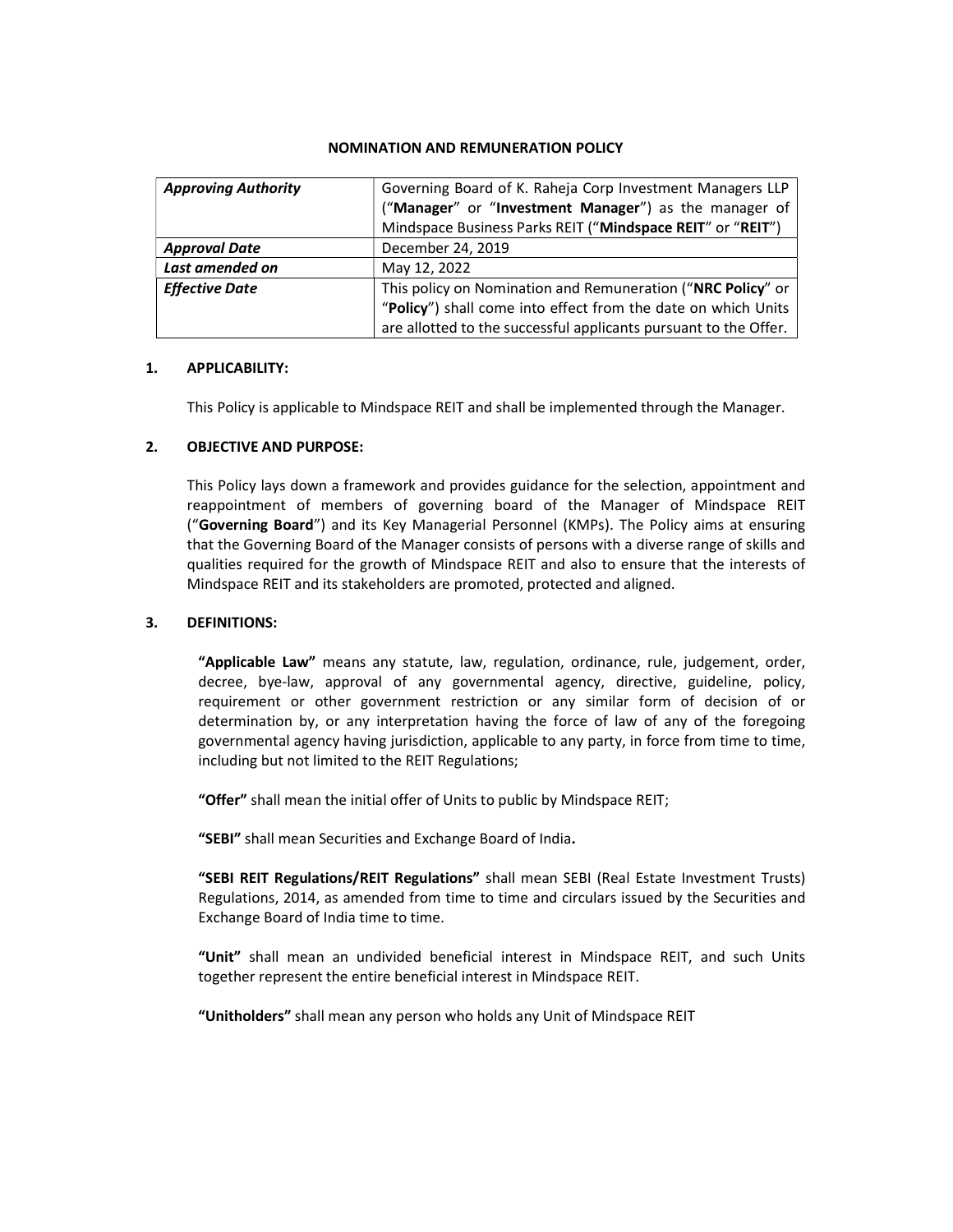# 4. PRINCIPLES FOR SELECTION AND APPOINTMENT OF MEMBERS OF GOVERNING BOARD OF THE MANAGER AND THE KEY MANAGERIAL PERSONNEL

The Governing Board shall identify persons and recommend appointment, reappointment and removal of persons as members and Key Managerial Personnel in accordance with the criteria laid down. This responsibility is entrusted to the Nomination and Remuneration Committee ("NRC Committee/ Committee") on behalf of the Governing Board. NRC Committee shall comprise of atleast three members, with atleast two members being independent members.

- 4.1 The Members of the Governing Board and the KMPs should comprise persons combining expertise, know-how and personal attributes that allow Mindspace REIT to:
	- understand the operations and requirements of Mindspace REIT's business and the environment in which it operates;
	- discharge duties and responsibilities in accordance with the prescribed legal framework;
- 4.2 The role of the NRC Committee shall, inter-alia, include the following:
	- i. formulation of the criteria for determining qualifications, positive attributes and independence of a member and recommend to the Governing Board the remuneration of the members of the Governing Board and KMPs;
	- ii. the NRC Committee, while adopting this policy, should ensure that:
		- the level and composition of remuneration be reasonable and sufficient to attract, retain and motivate members of the quality required to run Mindspace REIT successfully;
		- relationship of remuneration to performance is clear and meets appropriate performance standards; and
	- iii. formulation of criteria for evaluation of performance of independent members and the Governing Board
	- iv. identifying persons who are qualified to become members in accordance with the criteria laid down, and recommend to the Board their appointment, term and removal and shall carry out evaluation of every member's performance (including independent member);
	- v. recommend to the Governing Board, all remuneration, in whatever form, payable to the members;
	- vi. whether to extend or continue the term of appointment of the independent member, on the basis of the report of performance evaluation of members;
	- vii. frame suitable policies / procedures and systems as it may deem fit, in relation to the roles assigned to the Committee.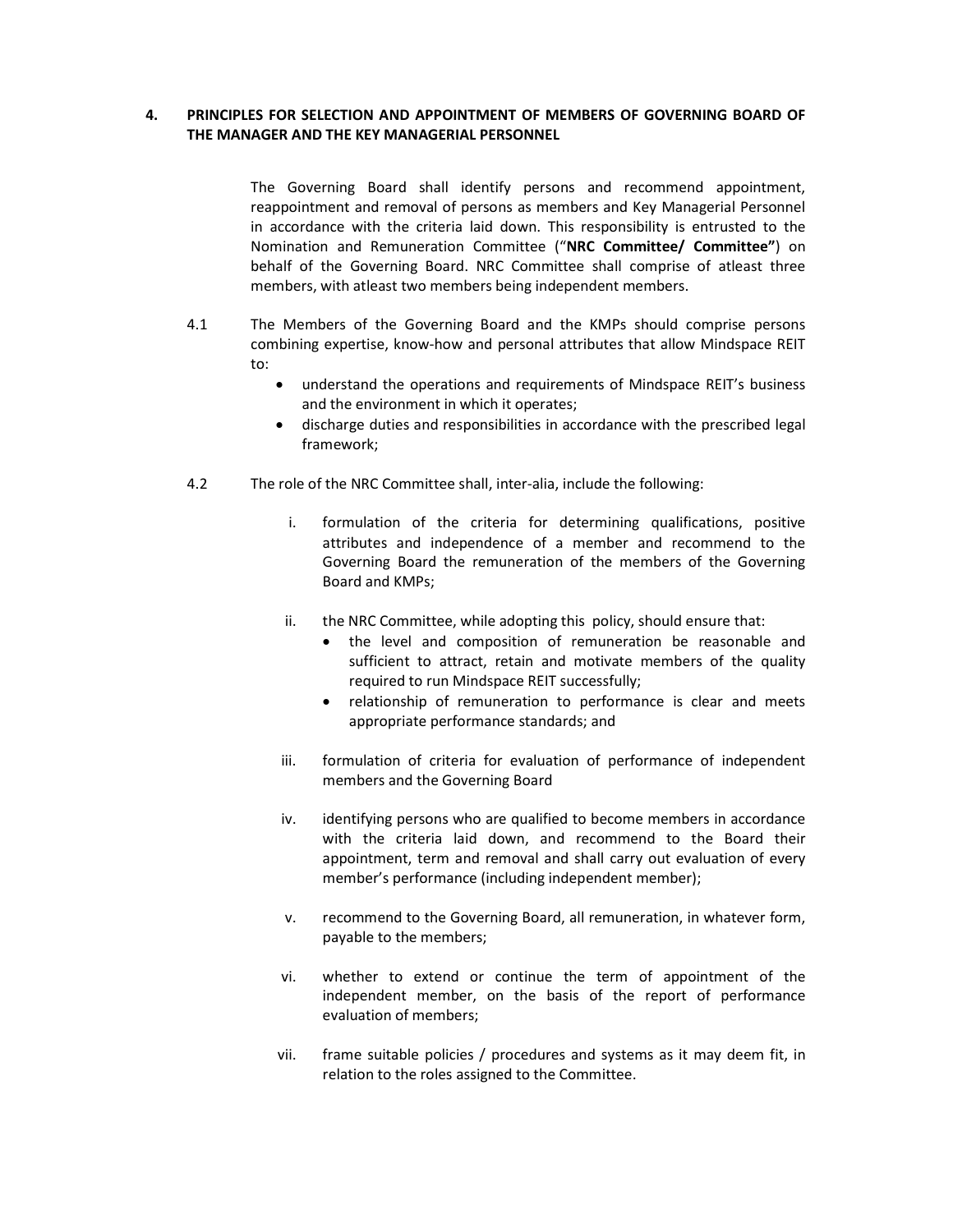- viii. perform such other activities as may be delegated by the Governing Board or specified under the SEBI REIT Regulations, as amended or by any other applicable law or regulatory authority.
- ix. The NRC Committee shall consider the selection and appointment of the Members and make a recommendation to the Governing Board, where necessary. The NRC Committee may engage in informal discussions with the members of the Governing Board for the purpose. Alternatively, a member of the Governing Board may recommend to the NRC Committee a candidate for a position on the Governing Board.
- x. The NRC Committee is required to assess whether there is a suitable position for the candidate nominated and shall also evaluate whether the nominated candidate meets the criteria and is suitable for the position.
- xi. In the process of appointment of a member on the Governing Board by the NRC Committee, due consideration should be given by the NRC Committee to the following:
	- Proficiency of the management to identify gaps that could be bridged to build and strengthen the Governing Board;
	- Identify the areas in which there may be a lack of skills, in order to increase effectiveness;
	- Need of the current and future business plans of Mindspace REIT;
	- Extent of contribution by the incumbent to Mindspace REIT, to improve the overall performance of Mindspace REIT;
	- Extent of contribution to overall effectiveness of the Governing Board;
	- Expertise that that the candidate shall bring to the role that will contribute to Mindspace REIT's goals;
	- The contribution to Mindspace REIT so as to enhance and maximise the stakeholders' value;
	- Independence of such candidate under the provisions of the SEBI REIT Regulations, Companies Act, 2013 and SEBI (Listing of Obligations and Disclosure Requirements), Regulations 2015, if and as may be applicable and as amended from time to time.
- 4.3 Accordingly, in selecting and recommending potential new member the NRC Committee should identity the competencies required to enable the Governing Board to fulfil their respective responsibilities within the framework of the overall objectives and goals of Mindspace REIT and wherever applicable, should also have regard to the results of the annual appraisals of the relevant person's past performance, of the Governing Board.
- 4.4 If the candidate is found suitable, the NRC Committee shall recommend the candidate to the Governing Board for appointment as member.
- 4.5 A member who retires, if willing to act, be re-appointed and is subject to the selection and appointment procedures outlined above. The re-election shall also be dependent upon the evaluation of such members' performance by the Board.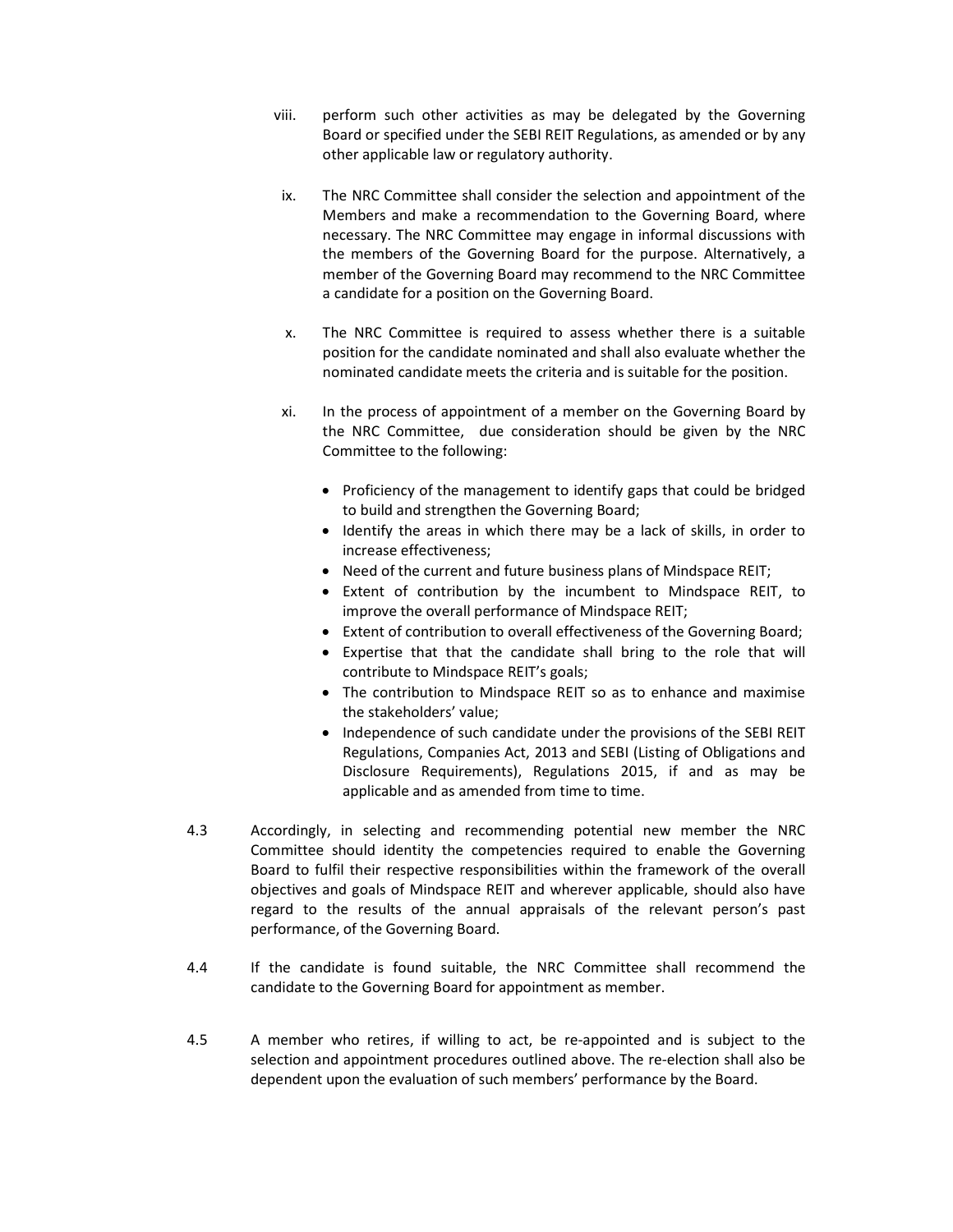- 4.6 In selecting and recommending potential new KMP, the NRC Committee should identity the competencies required to enable the KMP to fulfil its respective responsibilities within the framework of the overall objectives and goals of Mindspace REIT and wherever applicable, should also have regard to the results of the annual appraisals of the relevant person's past performance elsewhere, if accessible
- 4.7 The NRC Committee may engage recruitment consultants as and when required to undertake search for new candidates for new positions on the Governing Board or KMPs and/or may consult other independent experts where it considers necessary to carry out its duties and responsibilities.

# 5. EVALUATION BY THE COMMITTEE

- 5.1 The performance of each member (Independent and Non-Independent) and KMPs shall be reviewed on an annual basis by the NRC Committee in such manner and mode as may be decided by the Committee/Chairperson of the Committee along with the head of human resources or any other invitee as may be deemed necessary, which may use such external support as may be required to undertake such reviews.
- 5.2 The performance of each member (whether Independent or Non-Independent) and KMP shall be evaluated annually against the Goal set as may be decided by the Governing Board from time to time. The NRC Committee shall discuss the findings of the evaluation and give its recommendation to the Board in this regard. However, the actual evaluation shall remain confidential and shall be a constructive mechanism to improve the effectiveness of the Governing Board.
- 5.3 The NRC Committee shall be responsible to review implementation and compliance with the manner of effective evaluation, whether done internally or through any expert hired for the purpose.

## 6. POLICY FOR REMUNERATION OF THE MEMBERS OF GOVERNING BOARD AND KMPs

- 6.1 The objective of Mindspace REIT's remuneration policy is to attract, motivate and retain qualified expert individuals that Mindspace REIT needs in order to achieve its strategic and operational objectives, whilst acknowledging the context around remuneration and recognising the interests of Mindspace REIT's stakeholders.
- 6.2 In determining the remuneration policy, it shall be ensured that a competitive remuneration package for talent is maintained. The level and composition of remuneration should be reasonable and sufficient to attract, retain and motivate and drive the direction that is required to run Mindspace REIT in achieving its goals;
- 6.3 The relationship of remuneration to performance is clear and shall meet appropriate performance benchmarks; and remuneration to members of the Governing Board and KMPs may include performance bonus, reflecting short and long-term performance objectives appropriate to the working of Mindspace REIT and its goals.